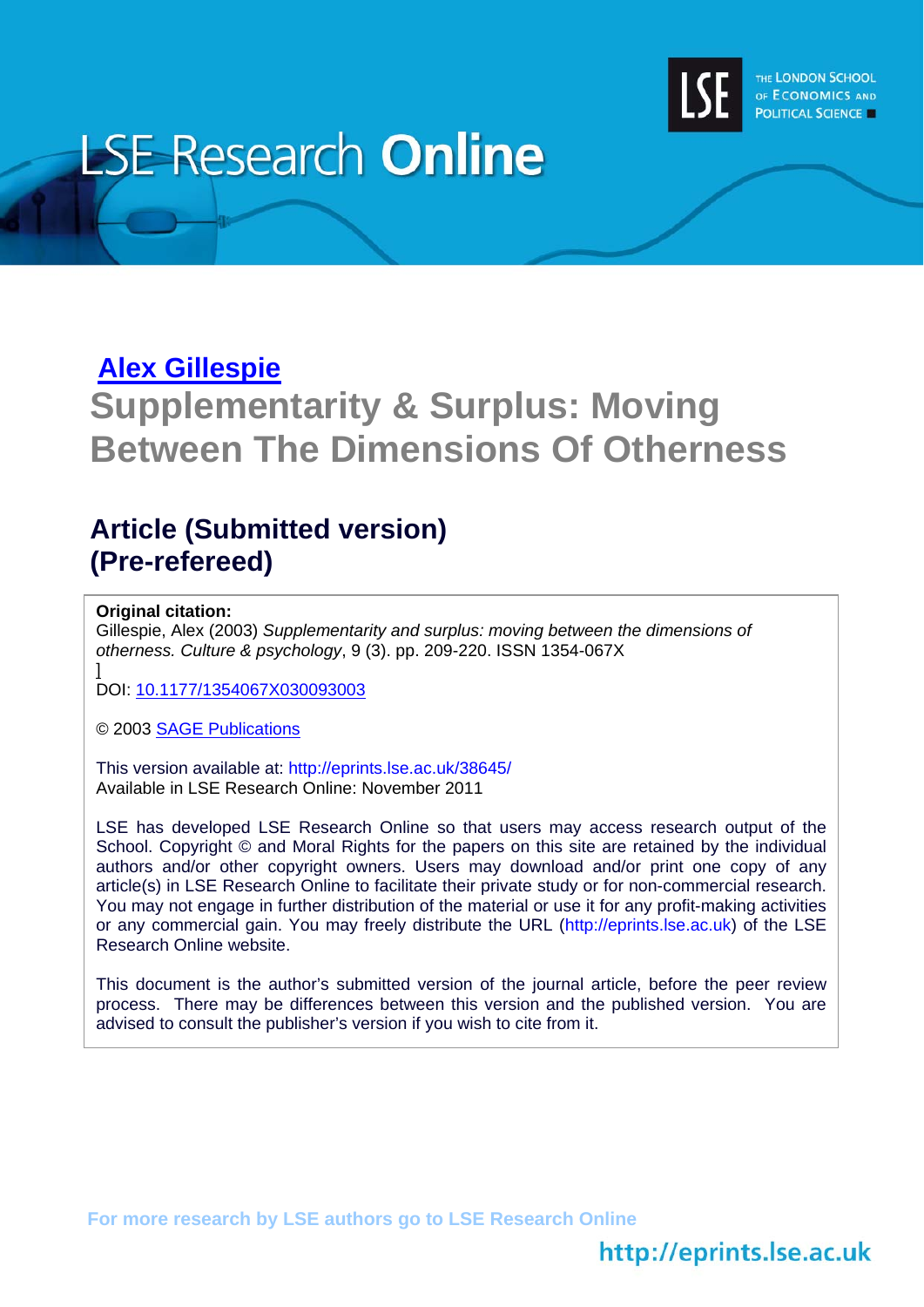Running head: MOVING BETWEEN THE DIMENSIONS OF OTHERNESS

Supplementarity & Surplus: Moving Between The Dimensions Of Otherness

Alex T Gillespie

University of Cambridge, UK

ag272@cam.ac.uk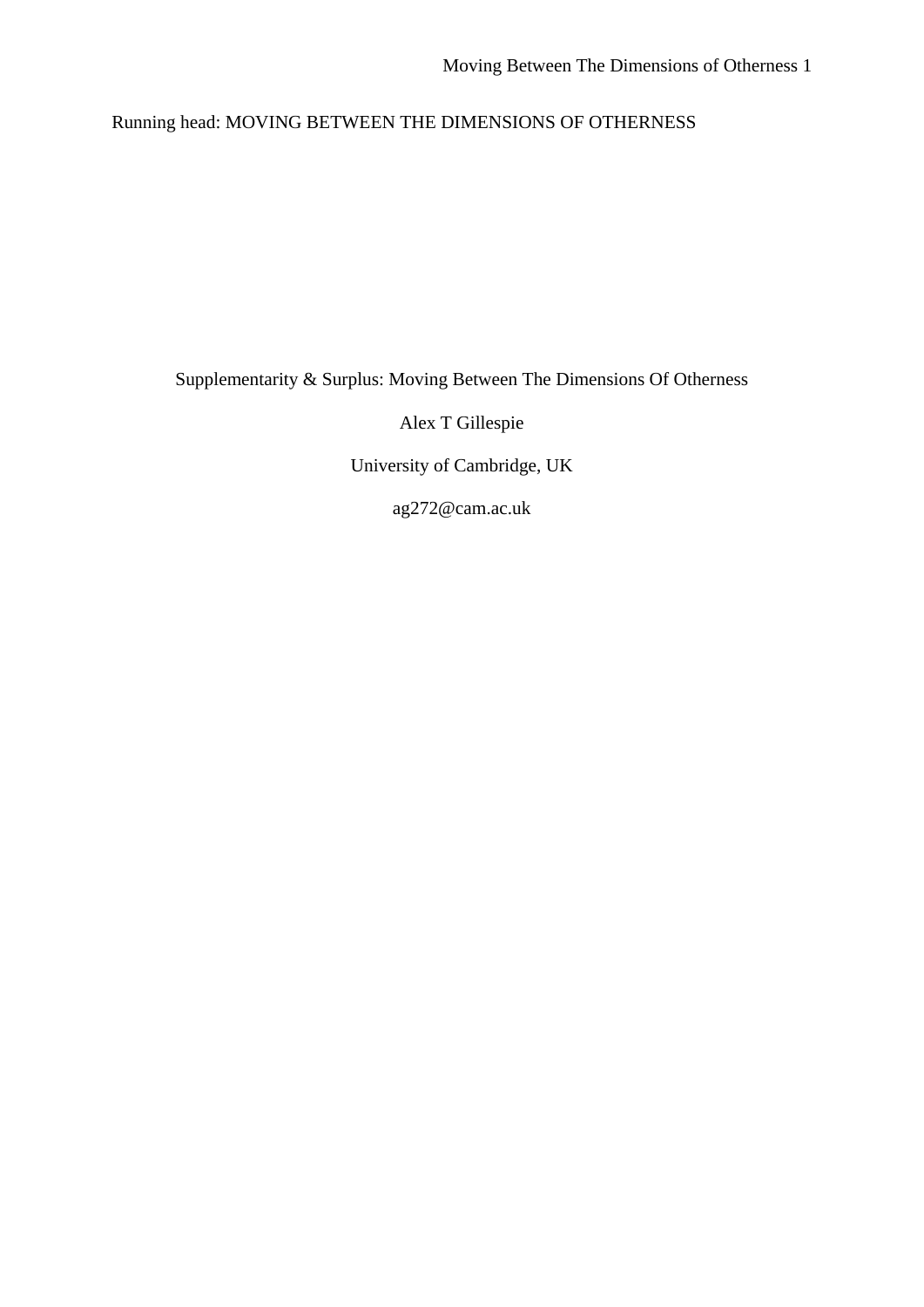#### Abstract

This commentary starts by attempting to clarify the ways in which Coelho Junior and Figueiredo (2003) use the logic of supplementarity to conceptualise the discourses on intersubjectivity in terms of four dimensions of otherness. A new domain of application is proposed and the limits of the approach are pointed to. In the second section I critically examine the extent to which these four dimensions, and the movements of supplementarity between them, adequately capture the theories of intersubjectivity. The use of these dimensions seems, on the one hand, to obfuscate several interesting contradictions between the theoretical approaches within the dimensions, and on the other hand, to artificially dualise the theoretical traditions between the four dimensions. In the final section, Mead's account of intersubjectivity, and the constitution of subjectivity, is presented, and developed, as operating in the spaces between the proposed dimensions of otherness.

Keywords: supplementarity, intersubjectivity, subjectivity, G H Mead, E Levinas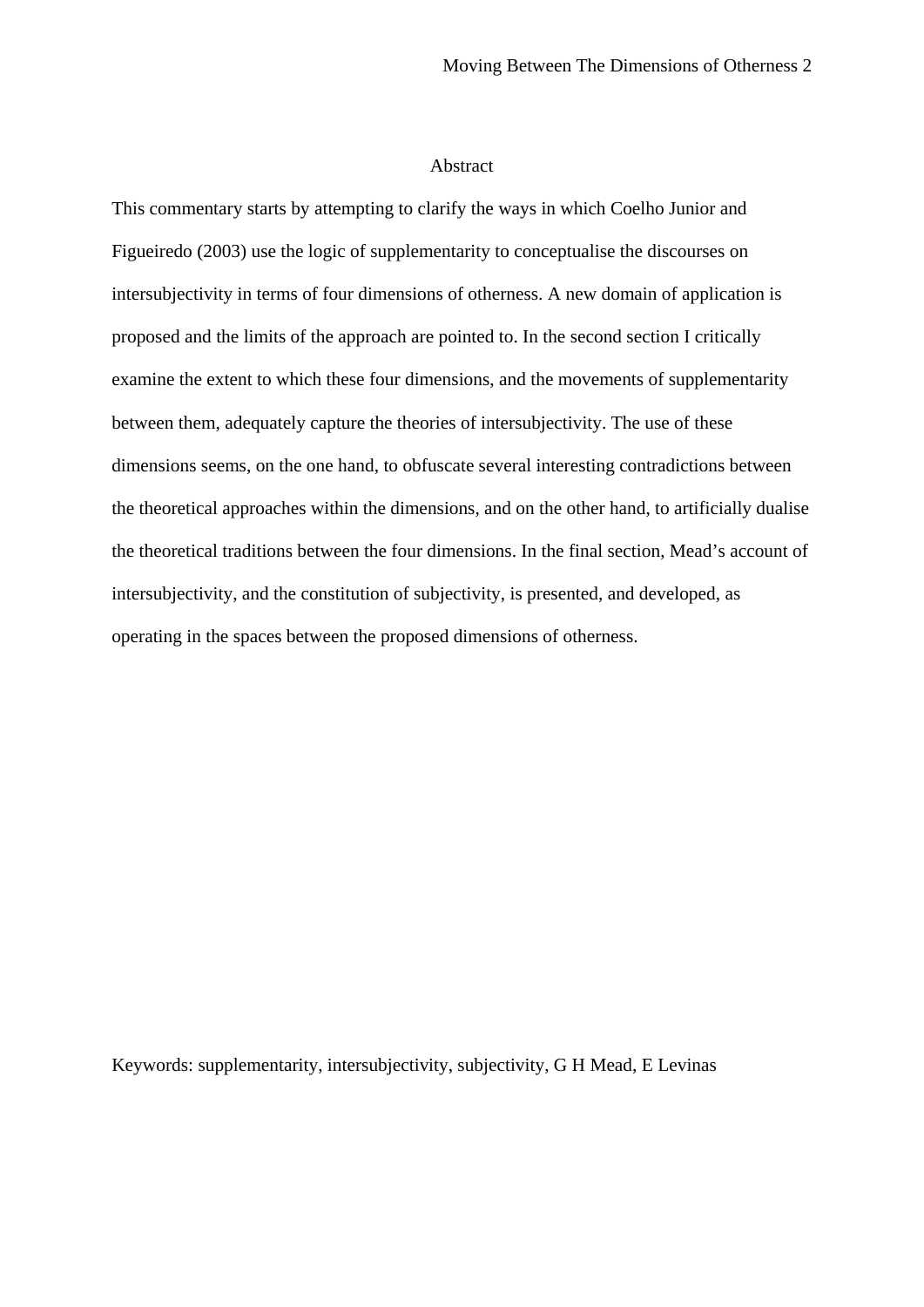Supplementarity & Surplus: Moving Between the Dimensions Of Otherness

Coelho Junior and Figueiredo (2003), in their thoroughly broad ranging paper, advance the provocative, metatheoretical, position that there are four dimensions of intersubjectivity, each of which plays a part in the constitution of subjectivity, and that they are incommensurable with each other. These dimensions are four theoretically driven perspectives each bringing a different dimension of intersubjectivity, and otherness, to the fore. They take us beyond the idea that one theory of intersubjectivity and the constitution of subjectivity is more adequate than another, or indeed that the question of intersubjectivity can be resolved. Instead, they point to how the weaknesses of one dimension are supplemented by the strengths of another. This non-foundational, or perspectivist approach, is, needless to say, qualitatively different from recent attempts to synthesise the same literature according to different, types of intersubjectivity (e.g. Crossley 1996), and as such makes a distinctive contribution.

#### *The logic of supplementarity*

There is, however, an ambiguity in Coelho Junior and Figueiredo's paper. What is the nature of these dimensions? There is a perpetual slippage between their uses of the words "dimension," "matrix" and even "pole." This is significant because sometimes the dimensions seem to indicate whole theoretical traditions, and at other times to indicate the poles of a binary opposition, each of which makes for quite a different interpretation of the paper.

If we treat the matrices as indicating whole theories, then the proposition is that each of the theories reviewed has a certain validity in relation to the question of how subjectivity is constituted, and that to address this question we can profit by learning to commute between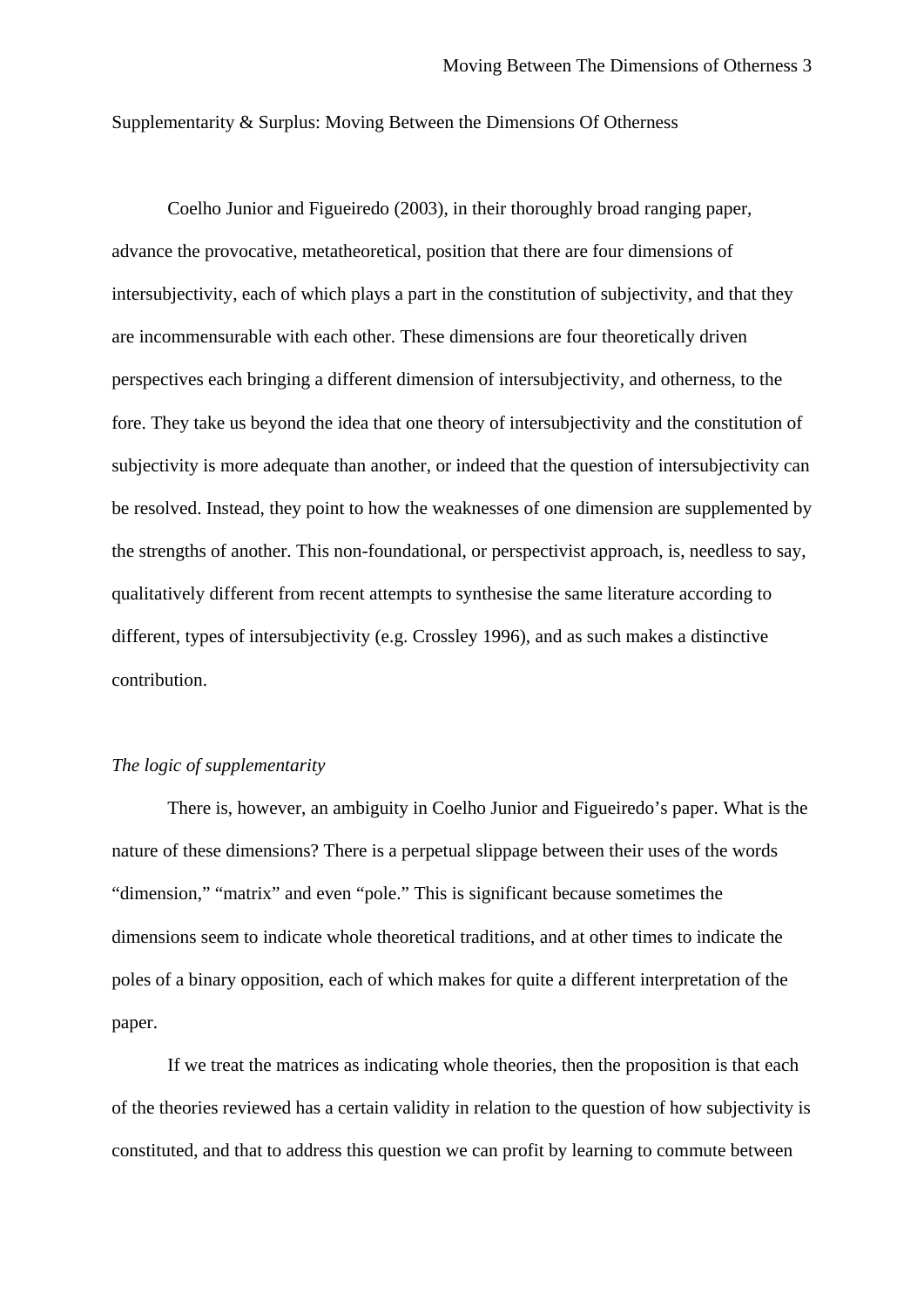them, rather than searching for a synthesis. If this is the argument, then one might wonder why introduce a new nomenclature for theories that already have names?

The logic working between these matrices, Coelho Junior and Figueiredo write, is one of supplementarity. Derrida (1967/1974) develops the idea of supplementarity through his reading of Rousseau. Throughout Rousseau's texts, Derrida finds a hierarchical natureculture binary opposition, in which nature is the privileged term and culture an unnatural supplement. This privilege carries into other areas so that speech is privileged over writing, and presentation over representation. Derrida pursues the notion of 'supplement,' and writes that, unlike the complement, "the supplement is *exterior* (…), alien to that which, in order to be replaced by it, must be other than it" (p.145). This allows Derrida to show that Rousseau's privileged term, nature, is in fact incomplete (because it is supplemented by culture), and thus depends upon the subordinated term, culture, for its completeness. For example, Rousseau privileges "natural" childrearing practices, and bemoans the use of nannies, but the very need for childrearing practices, which come from outside of nature, reveal nature's incompleteness. In the logic of supplementarity, the subordinated term in a binary opposition, that is exterior (not complementary) to the privileged term, returns and by reversing the hierarchy, replaces the privileged term.

Reading Coelho Junior and Figueiredo's paper through this lens, their project appears to be deconstruction with a happy ending. In their "final thoughts" they illustrate some of the movements of supplementation that they see at work among the four dimensions of otherness. Firstly they write that the interpersonal "forces" us to think of the intrapsychic. This suggests an interpersonal-intrapsychic opposition, where a privileging of either pole necessarily implies a return of the suppressed pole. They suggest that Mead privileges the interpersonal, and the psychoanalysts privilege the intrapsychic. Another opposition the authors point to is that between otherness and inclusion. Here, Levinas is placed on the otherness pole and the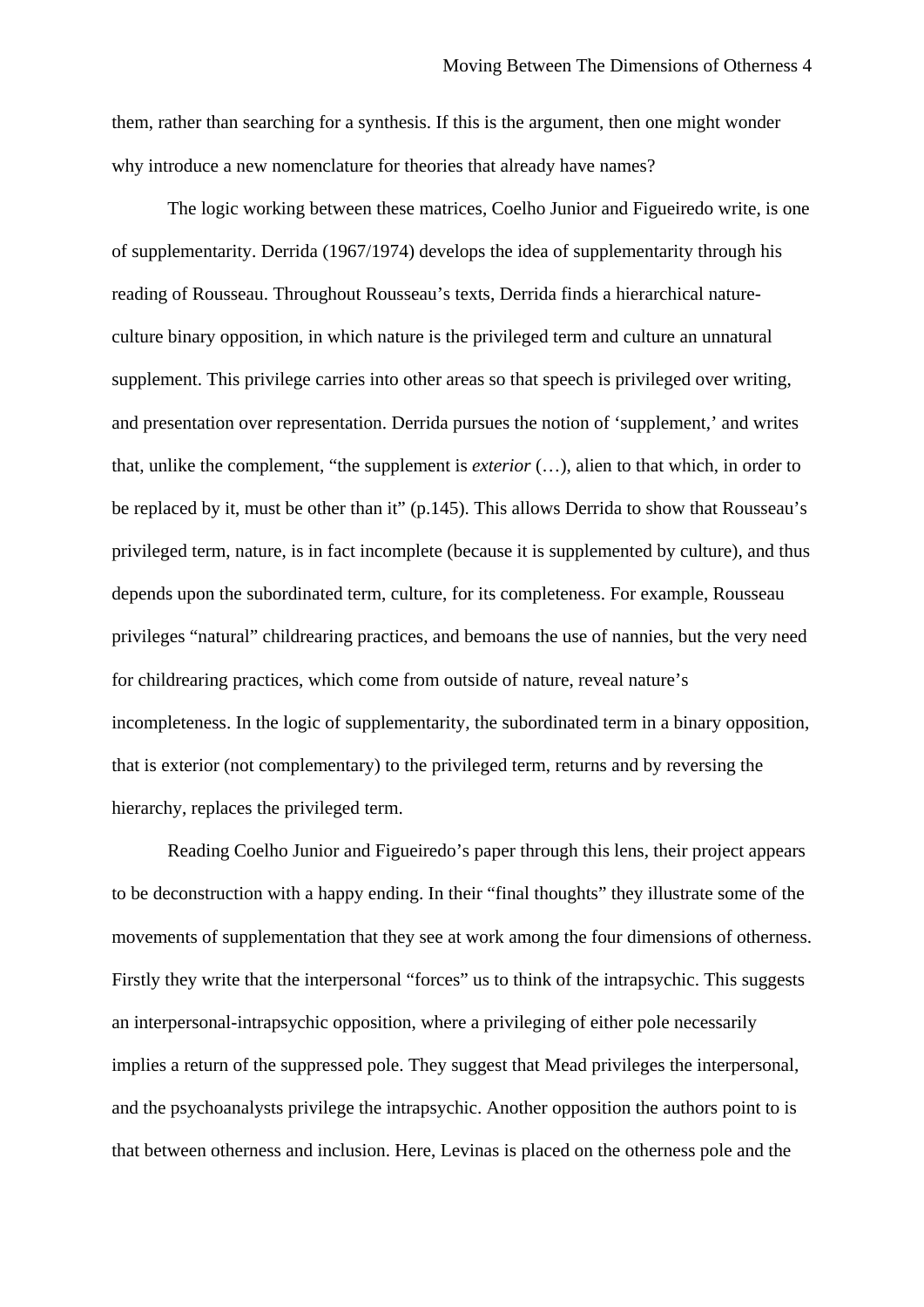other phenomenologists are placed on the inclusion pole. Again, the suggestion is that each is the counterpoint of the other. The logic of supplementarity is such that in both cases which ever way we state intersubjectivity, whichever poles of these binary opposites we privilege in our account, we find the account lacking and the subordinated term returns to unravel our construction. But Coelho Junior and Figueiredo's analysis is not nihilistic. They offer a happy ending, because, at each point of supplementation, where one theory collapses, there is conveniently a supplementary theory that we can commute to.

The deconstruction of our discourse into the movements of supplementarity between its constitutive binary pairs is powerful. It challenges the desire for foundations and synthesis. By introducing this logic, Coelho Junior and Figueiredo provides insights into why the literature on intersubjectivity has such little consensus. Our discourse has been trapped in a four-dimensional cage, and debates between these dimensions have been between false opposites. In what follows, I take up this provocative idea and try to articulate a further movement of supplementarity.

Many of the phenomenologists, in the trans-subjective dimension, privilege the prereflective; indeed there is nostalgia for it. The phenomenological method, which began with Descartes' doubt, and his retreat to the ego, perhaps inevitably would start to look behind the ego, seeking out its own preconditions. Coelho Junior and Figueiredo refer to these preconditions as the "primordial trans-subjective soil" and the "original field," out of which reflective consciousness arises as an alienated aberration. Take, for example, Merleau-Ponty (1962, p.242), who writes that "reflection does not itself grasp its full significance unless it refers to the unreflective fund of experience which it presupposes, upon which it draws, and which constitutes for it a kind of original past". Here, conscious reflection is left dependent upon an "original" pre-reflective past.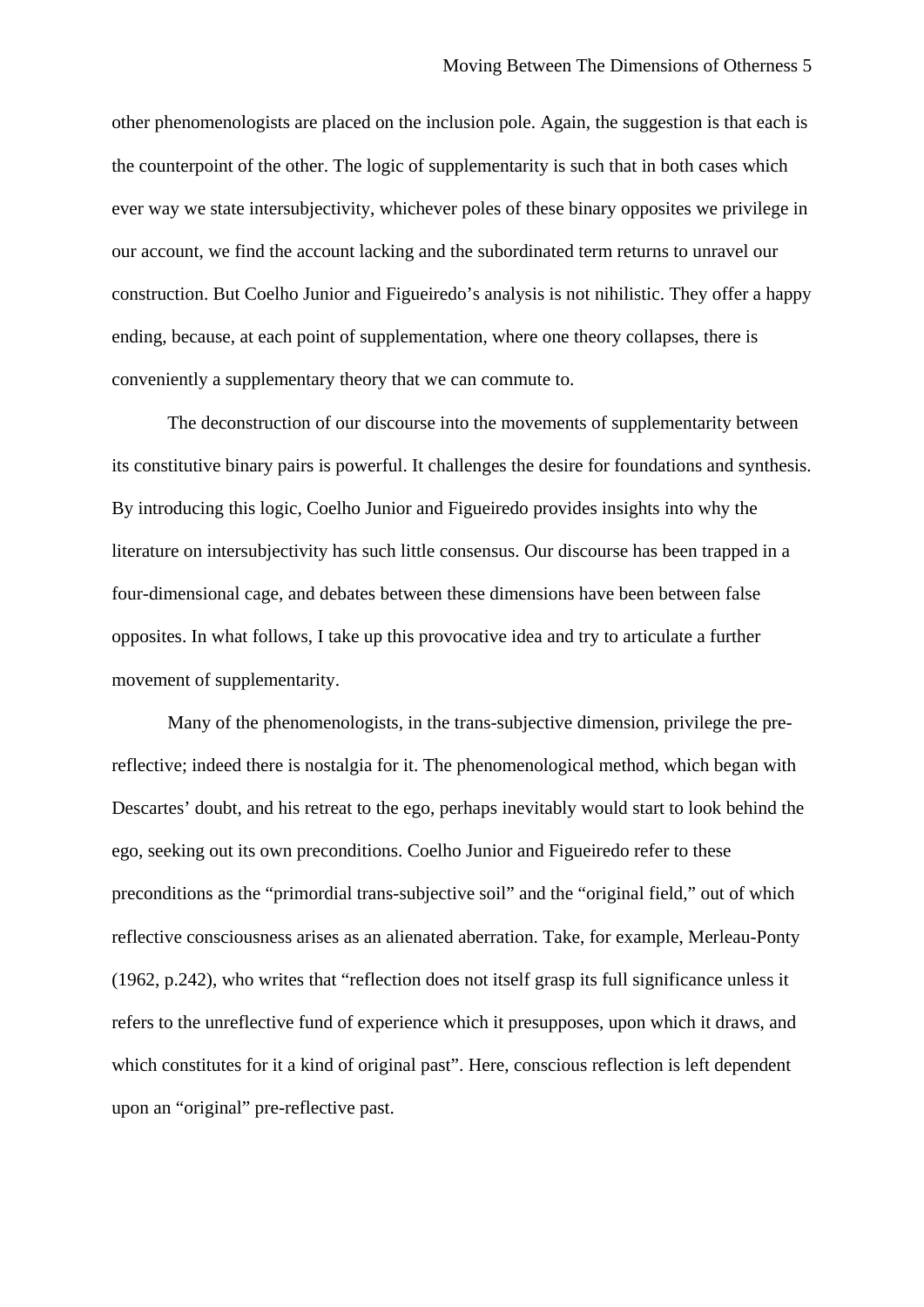The suppressed pole, reflective consciousness, can be recovered by returning to William James's (1884) paper on introspection (which Alfred Schuetz (1941) suggests influenced Husserl). In this paper, James introduces the 'psychologist's fallacy,' which refers to the tendency for psychologists to get confused between what is in their mind and what is in the mind of their subjects. To apply this fallacy to the idea of pre-reflective experience, we only need to ask, in whose mind is this 'pre-reflexive' experience? The answer is that it is in the mind, or reflective consciousness, of the phenomenologist. Indeed, it is the act of reflexive consciousness, the *epoché*, that 'discovers' this pre-reflective domain. Thus the prereflective depends upon the reflective conscious experience.

Bringing this back to the literature on intersubjectivity, there is a tradition of theory and research that has emphasised reflective consciousness, especially mutual awareness of each other's consciousness. Rommetveit (1974), developing from the work of Mead, Vygotsky, Merleau-Ponty, and Wittgenstein, puts forward the idea of an architecture of intersubjectivity. He writes, "intersubjectivity has (…) to be taken for granted in order to be achieved" (p.56). What Rommetveit means by this is that there is a partially shared architecture of perspectives that constitutes a shared taken-for-granted world, and that this must be assumed, in order for anything to be said, or understood. The intersubjectivity achieved, through the shared architecture, is a partially shared mutual awareness based on a partial interchange of perspectives. Such an interchange of perspectives is reflective consciousness. For example, in Hegel's master-slave thesis (only the slave can get full recognition because recognition must come from someone equal or superior) selfconsciousness is seen to arise from consciousness of mutual recognition (Marková, 1984). Such interchange of perspectives, and thus reflective consciousness, is also evident in the work of Ichheiser (1949) who looked at misunderstandings, and Goffman's (1956) study of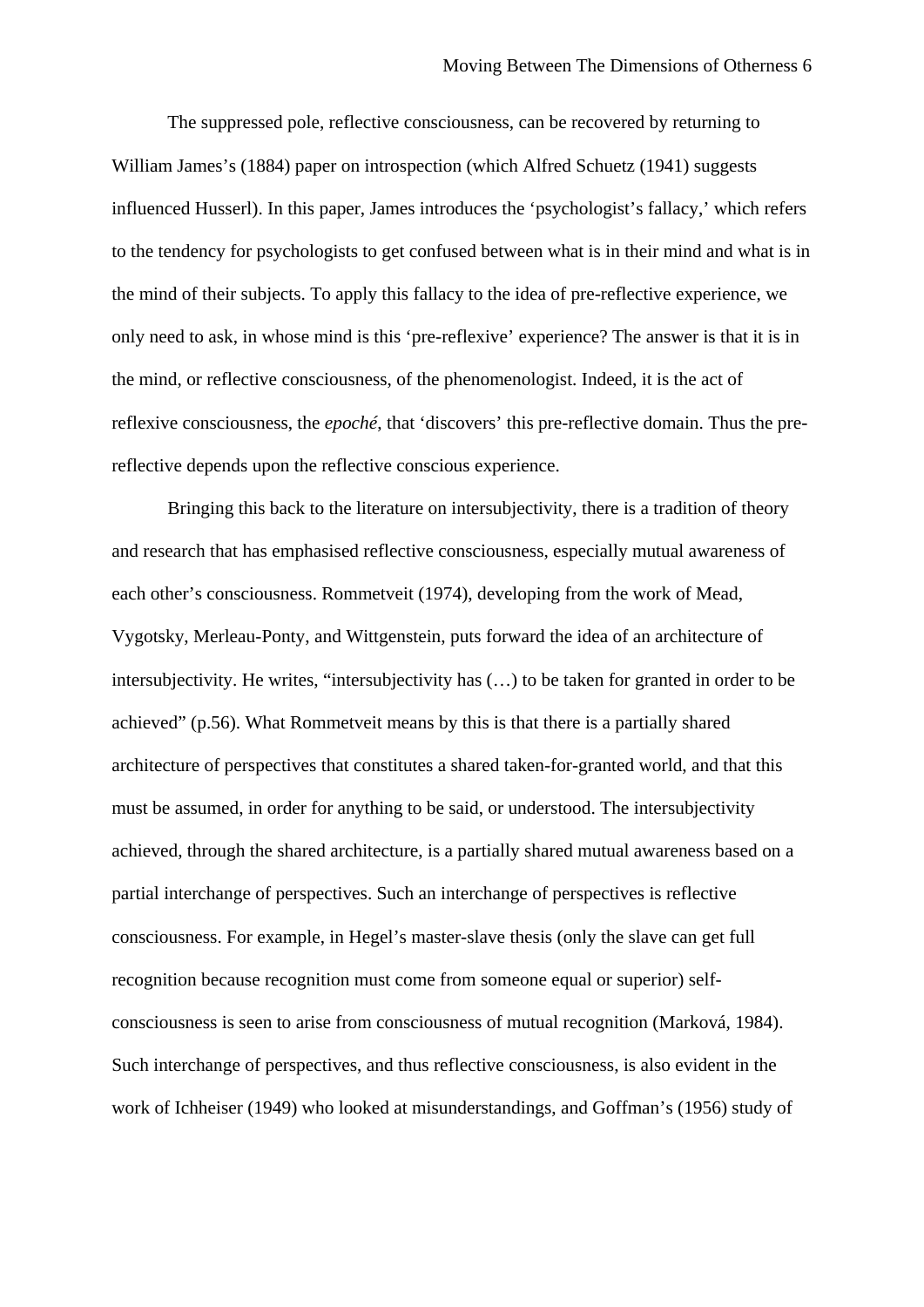embarrassment. It takes two mutually aware consciousnesses to have the dynamics of recognition, misunderstanding and embarrassment.

Thus the phenomenologists' subordination of reflective consciousness can be supplemented by the approach of these authors, to open up questions about the intersubjectivity involved, for example, in the social emotions and identity. From the standpoint of the four dimensions proposed by Coelho Junior and Figueiredo, this conception of intersubjectivity would appear to be on the interpersonal dimension and to be supplementing the trans-subjective dimension. However, it would be wrong to say that the trans-subjective dimension can supplement Rommetveit's architecture of intersubjectivity in any obvious way because that dimension is that which has to be assumed, so that reflective intersubjectivity can be (partially) achieved. Instead, it appears that Rommetveit's approach occupies both poles. In the next section I will critically examine the extent to which the theories of intersubjectivity can be located on the four proposed dimensions.

#### *The boundaries between and within the dimensions*

Coelho Junior and Figueiredo do not explicitly recover the binary hinges upon which the debates on intersubjectivity swing, and the oppositions at work remain somewhat implicit. Instead, the logic of supplementarity appears to be transposed up, to function at the level of whole theoretical traditions. The potential problem with this is that it can end up polarising, and even dualising, the theoretical traditions by obfuscating the aspects of these traditions that theorised more than one dimension, or the dynamic between the dimensions.

The question is, can the logic of supplementarity work on whole theories? The logic of supplementarity can only work where one side of an opposition has been privileged. This makes it particularly suited to traditions like phenomenology, which perhaps due to its roots in epistemology, has been led repeatedly to the idea of "first philosophy." This is what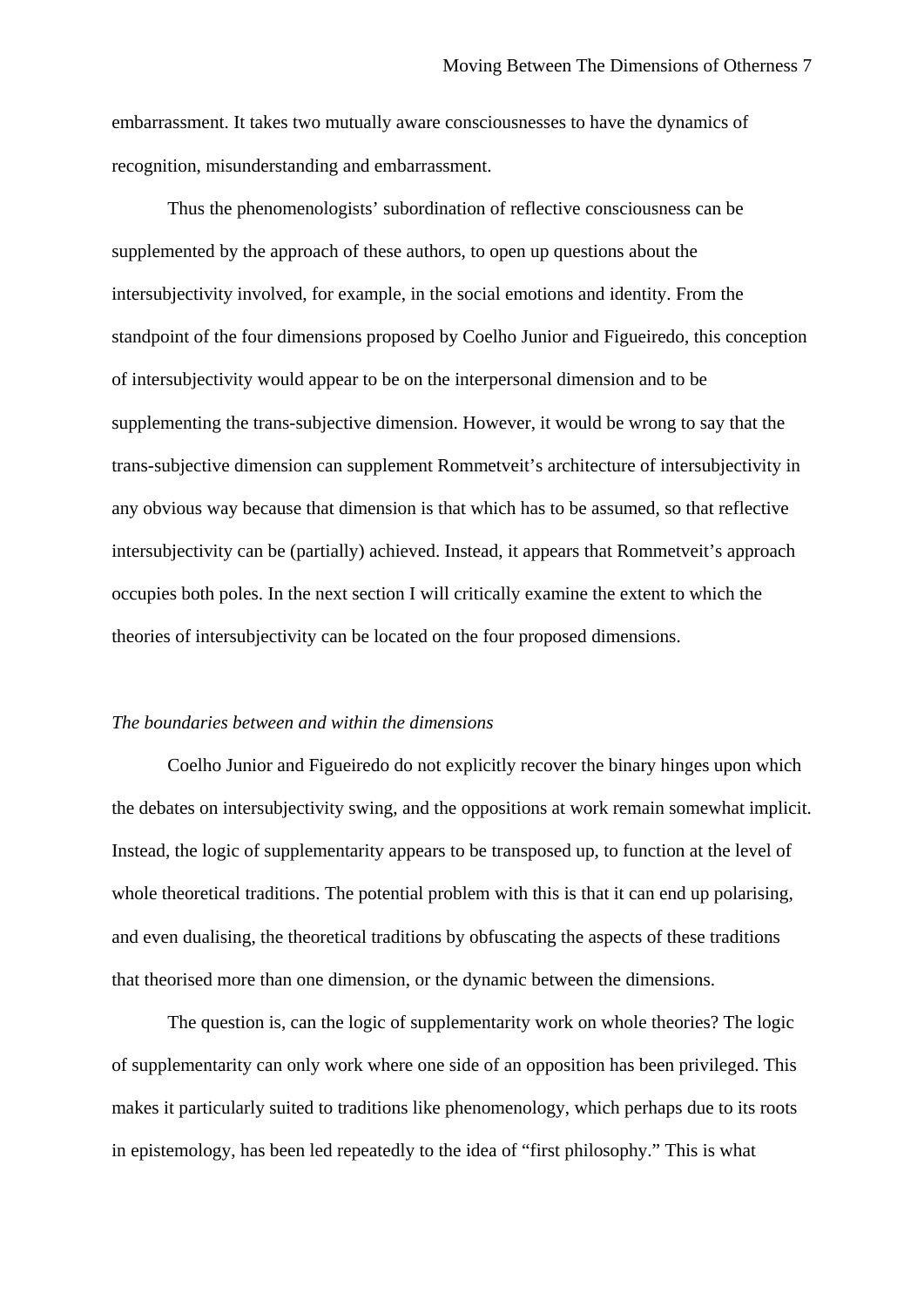Descartes finds in "I think, therefore I am" and what Husserl finds in the transcendental ego. Despite differences, they are both located firmly on one side of an opposition which arguably presupposes the opposed term (mind-world, ego-other). Like Archimedes, who, on discovering the law of the lever, said 'give me a place to stand and I will move the world,' these theorists thought they had found a place from which to theorise the world (though perhaps unlike Archimedes they did not quite see how fundamentally the two sides of the lever, or a binary opposition, are related to each other). In such cases the logic of supplementarity works well, as Levinas showed when he recovered the other. But not all theories of intersubjectivity can be so easily characterised.

Coelho Junior and Figueiredo recognise that the traditions they refer to do not sit easily on their prescribed poles. In their characterisation of the four matrices, a degree of overflow is evident: Psychoanalytic insights contribute to the traumatic matrix and the interpersonal matrix; Mead contributes to the trans-subjective matrix; and the trans-subjective is evident in the interpersonal. Yet in so far as they recognise this overflow, they also imply that the matrices are independent of the theories, which then returns us to the question as to what status these matrices have. The point I want to make is that if the dimensions are independent of the theories, and the logic of supplementarity works between the dimensions, then we would expect there to be a logic of complementarity within the dimensions. But as I now show, this is not always the case.

Take, as an example, the question of ethics, and the traumatic dimension. For Levinas (1991/1998), ethics arises in the unbounded responsibility that is demanded from self by the face of the other. This ethical determination of self's being is primary and incomprehensible. Then, when there is a third (another other), self is forced to compromise his/her responsibility for the other due to the demands of the third. Caught in these two demands, self must compare two infinities, and this, Levinas speculates, is the origin of theoretical knowledge. In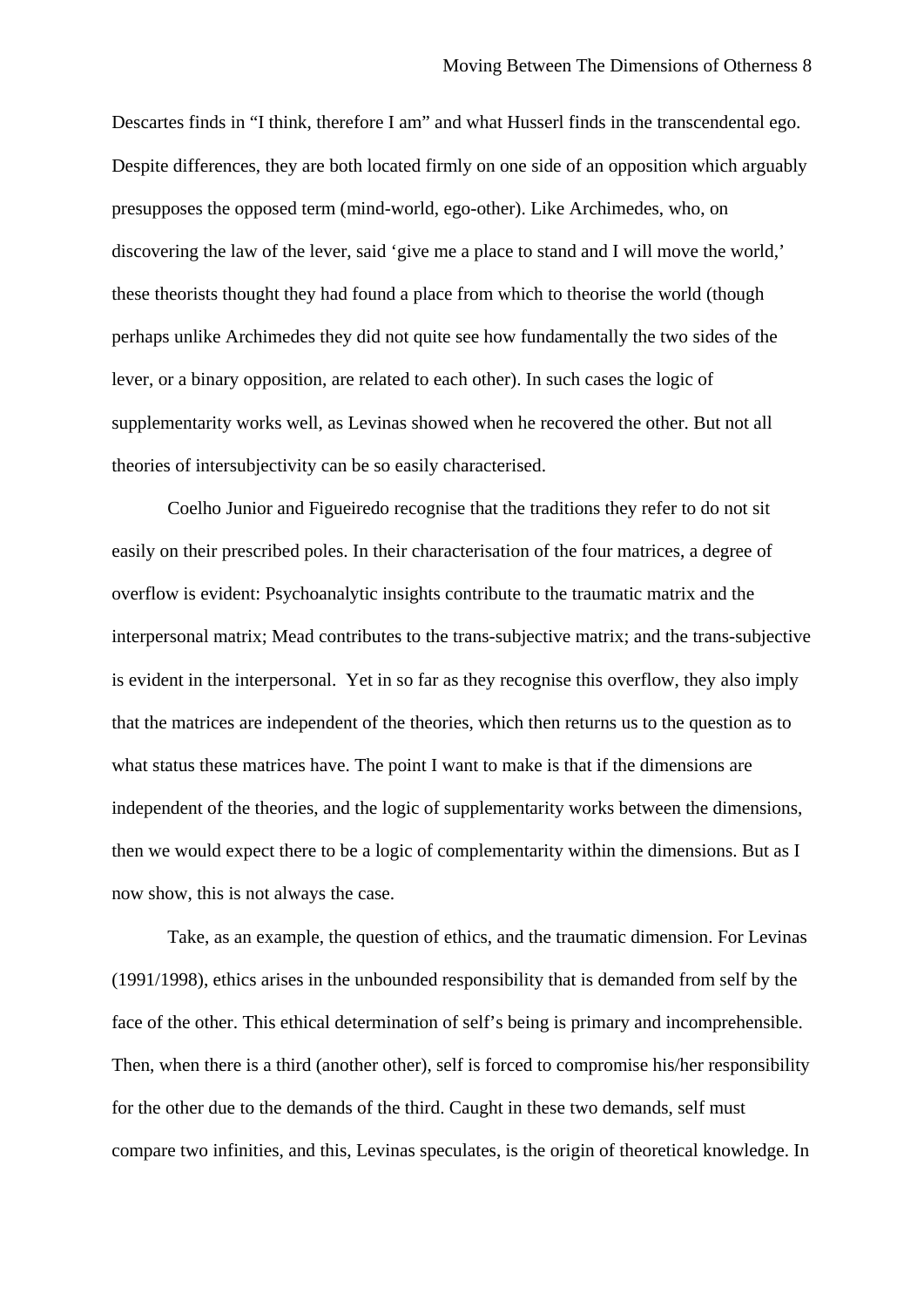this account, the ethical demand of the other precedes all knowledge. However, Mead also has a theory of ethics (e.g. 1913, p.378), which is closely tied to his social psychology. For Mead, although the other is initially everything, it is only later that the ethical demand arises. Mead locates the ethical in the dissolution of self that arises when self acknowledges the perspective of the other. Furthermore, because taking the perspective of the other is implicit in all knowledge, so the ability to be ethical expands with knowledge, rather than preceding knowledge. In regard to this question of ethics, both Levinas and Mead could be positioned on the traumatic dimension, yet their approaches are not complementary, and have fundamental differences.

To examine further the distinction between the theoretical traditions and the dimensions, let us consider the following movement of supplementarity, which is identified in the final section of Coelho Junior and Figueiredo's paper:

Nonetheless, it is easy to see how the interpersonal leads us, in fact forces us, to think of intrapsychic intersubjectivity, as a self is constituted by introjecting complementary roles, being the result of processes of internalization (in primary and secondary socialization) which place significant others in the condition of what can be thought of in terms of instances and 'internal objects.'

Here at the boundary between the interpersonal and the intrapsychic dimensions, there is a mixing of Meadian and psychoanalytic concepts. The things which are outside complementary roles and significant others - are identified with Meadian concepts, while that which is intrapsychic - internal objects - is identified with psychoanalytic concepts. The psychoanalytic concepts that articulate the family, the reality beyond the patient and the psychoanalytic setting (e.g. the dynamics of transference and counter-transference, Green, 2000) have been suppressed. And to sustain the counterpoint, the Meadian theorisation of the intrapsychic, the 'I,' the 'me,' internal dialogue and reflection, have been overlooked. The 'I'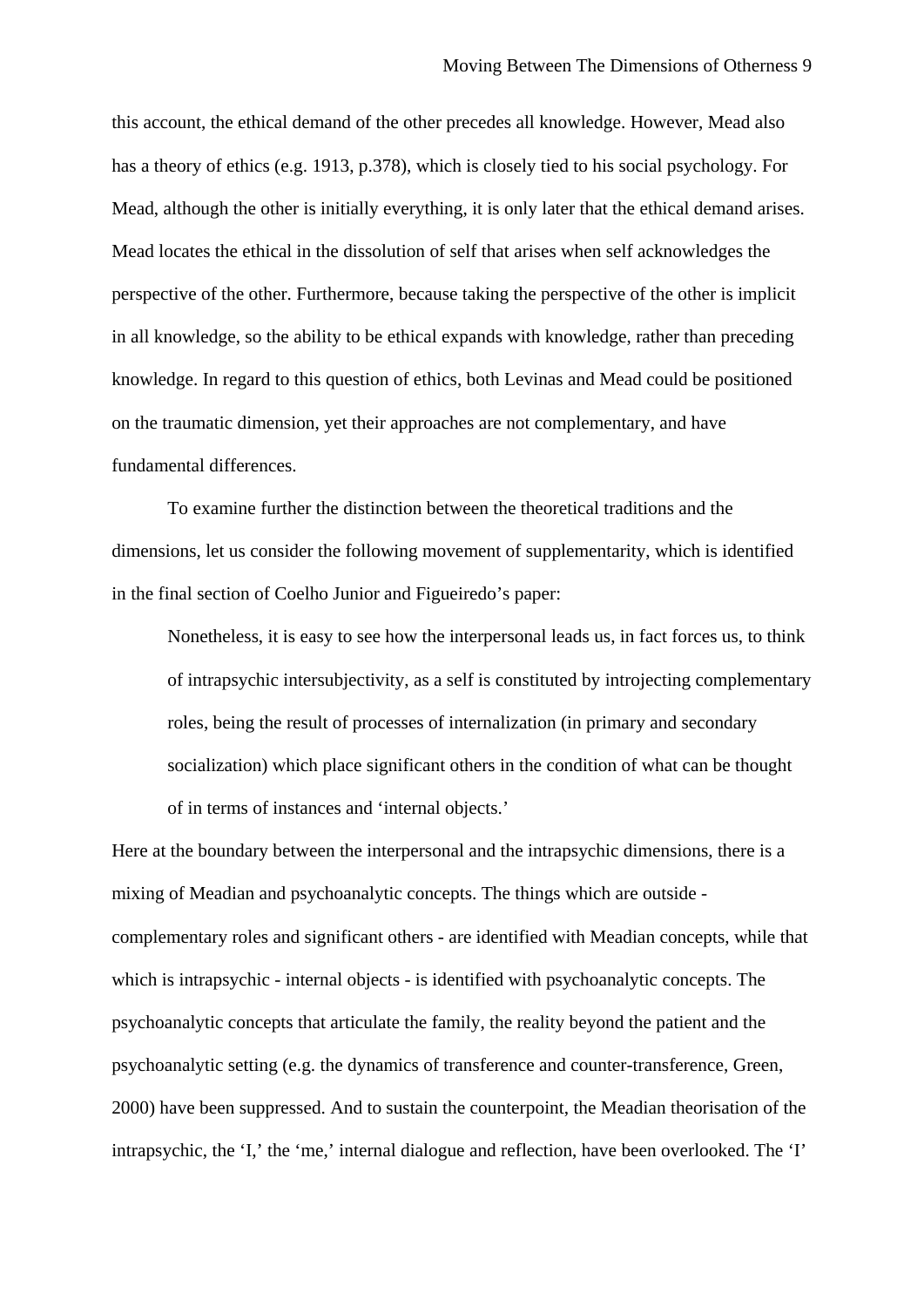(which is not the same as the phenomenologists' transcendental ego) and the 'me' are not complementary to Freud's second typology, of the id, ego and superego. Thus, again, we have two quite different theories occupying the same dimension.

Turning next to the question of how Coelho Junior and Figueiredo get from the interpersonal to the intrapsychic we find the psychoanalytic concept of introjection, and Berger and Luckmann's (1966) concept of primary and secondary socialisation. In Winnicott's object relations theory, the external object, (e.g. the mother) becomes associated with the child's relation to a transitional object that does not leave when the mother does (e.g. a blanket) and that transitional object paves the way for the development of the internal object that stands for the mother in her absence. The important quality of the transitional object is that it cannot be reduced to either the intrapsychic or the external. This is, for Winnicott, "an essential paradox, one that we must accept and that is not for resolution" (1971 p.151). Mead also theorises this space between the dimensions, but his conception is quite different. In the social act, the metaphor of shifting perspectives between that of the actor and the observer replaces the metaphor of moving between inner and outer. Thus the question of introjection would be rephrased in terms of how an object for the observer becomes an object for the actor – how they come to share an object. This sharing of the world arises social interaction. The point I want to make is that although Coelho Junior and Figueiredo identify a movement of supplementarity between interpersonal and intrapsychic theories, in fact, both psychoanalytic and Meadian traditions theorise, in different ways, both poles of this opposition, and furthermore, they theorise the movement between the poles.

It is wrong to overemphasise the differences between Mead and psychoanalysis, as there are interesting points of complementarity. For example, Mead (1926) made use of Freud to analyse the way films compensate for inferiority complexes, and on a couple of other occasions makes approving reference to the idea of the superego. Also, both Mead and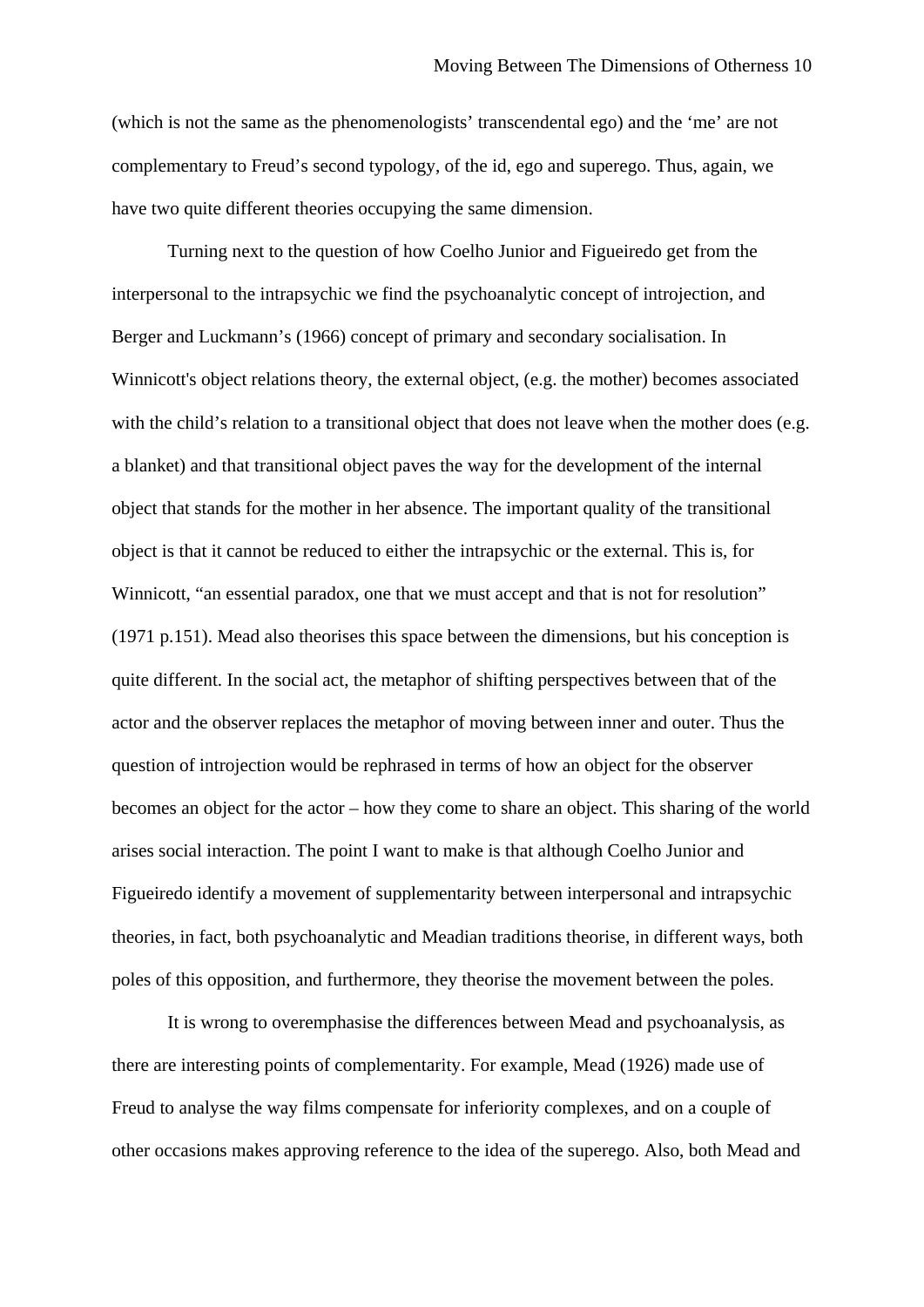Freud, partly under the influence of Darwin, made use of social instincts (where the sex drive is a social instinct, Green 2000). Nonetheless, the characterisation of the literature in terms of the four proposed dimensions seems to run the risk of obscuring the aspects of theories that flow beyond their prescribed dimensions, thus silencing the potentially fruitful contradictions between approaches both within each of the dimensions, and between the dimensions.

#### *Surplus & subjectivity*

Besides applying the logic of supplementarity to the discourses on intersubjectivity, the professed aim of Coelho Junior and Figueiredo's paper is to further our conceptualisation of the constitution and development of subjectivity. This theme is to the fore in the penultimate paragraph where it is suggested that otherness is necessary for subjectivity to emerge, but that this otherness needs to be supplemented with a sense of inclusion, otherwise the otherness is always beyond being and cannot enter into the constitution of subjectivity. In what follows I want to take up these suggestive remarks and try to further theorise this dynamic of supplementarity as it occurs within Mead's theoretical approach.

Mead (e.g. 1925) is a perspectivist and as such does not subscribe to any one place from which everything can be considered (which is quite in line with the thrust of Coelho Junior and Figueiredo's paper). And although Mead chose to consider social psychology from the standpoint of the act, which is his basic unit of analysis, the act itself cannot be reduced to one side of the binary opposition between intrapsychic-interpersonal. Take for example Mead's (1934, p.8) definition of the act: "The act (...) has both an inner and an outer phase, an internal and an external aspect." The act moves across the perspective of the actor and the observer, such that mind and behaviour arise only as 'phases' within that movement. One of the few Meadian scholars to have highlighted this is Farr (1996, p.79), who writes of the act: "Both perspectives, however, are partial and, being the perspective of two quite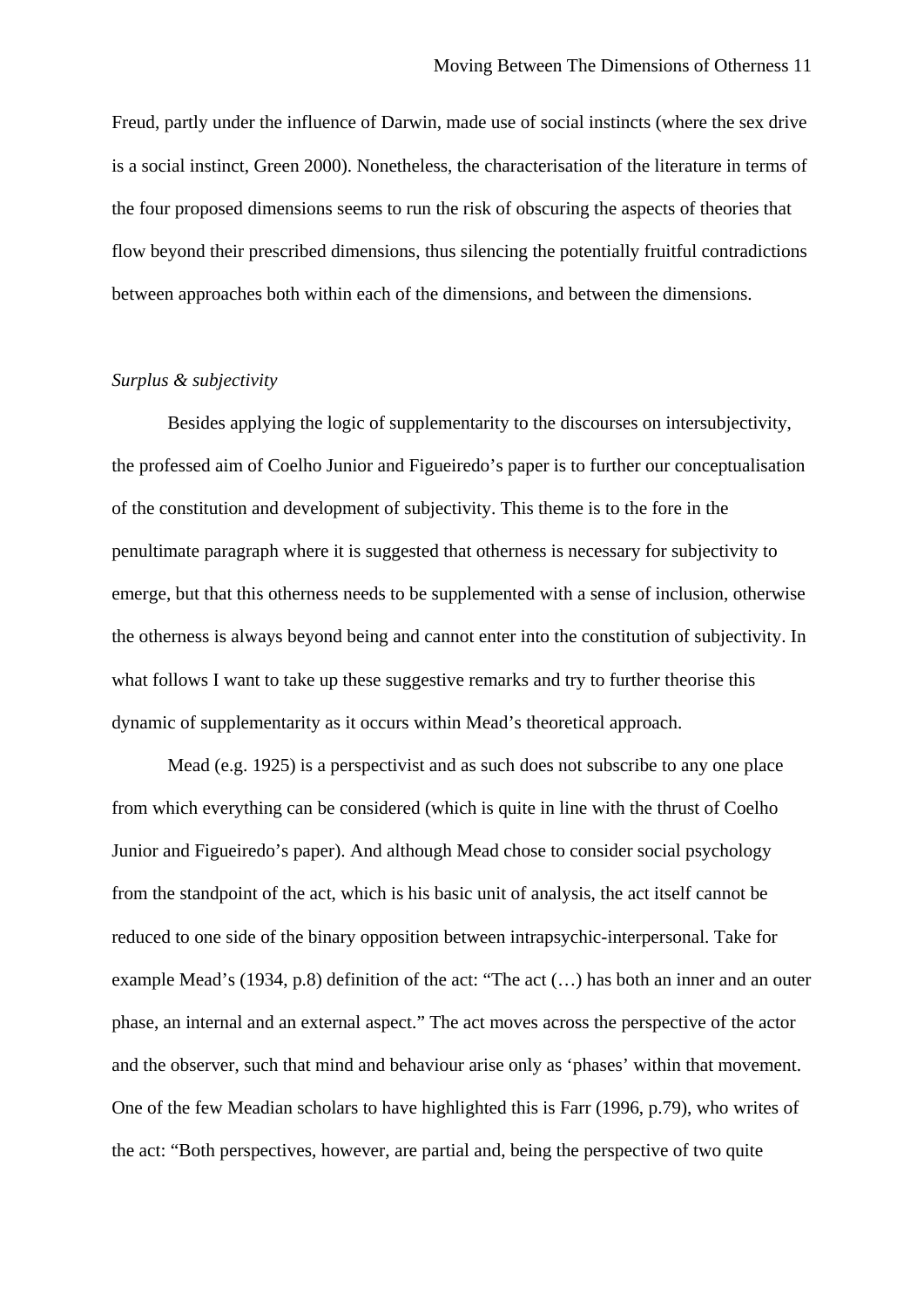different individuals, they are incompatible with each other." There can be no commensurability between the inner phase and the outer phase because they are in the perspectives of different individuals. The matrix that is the origin of Mead's explanatory power, is not singular, nor static, but internally incommensurable with itself.

Due to this incommensurability, the other always exceeds self. And for this reason, I think Mead can arguably occupy a place on the traumatic dimension of otherness. The difference between Levinas and Mead, in this regard, is that Mead stands outside of the perspective of self and other, while Levinas, in the phenomenological tradition, occupies the position of the self (i.e. the other exceeds *me*). The advantage of Mead's approach is that he can move across the perspectives (which for Levinas is an act of violence). So while Levinas remains concerned with radical otherness, Mead moves between the perspectives, such that the otherness becomes relative (i.e. not only does other exceed self, but self exceeds other).

However, one could also read Mead as belonging to the trans-subjective dimension because of his emphasis on our shared biological being, shared embodied actions and shared language. Through the organisation of society we come to enact various roles, and through newsprint, fiction, and imagination we vicariously participate in a diversity of roles. From childhood games, and the mass media, we all have the attitude of the policeman and the robber, the mother and the father, the rich person and the poor person within us. This is the attitude of the generalized other, which Coelho Junior and Figueiredo recognise as part of the trans-subjective dimension. From the perspective of the constitution of subjectivity, the most important aspect of the attitude of the generalized other is the shared attitudes that we have toward each other, because these are the attitudes which, when turned upon the self, constitute self-awareness.

The double emphasis on sameness – the trans-subjective dimension – and difference – the traumatic dimension – is not unique to Mead. Hannah Arendt (1958, p.155), for example,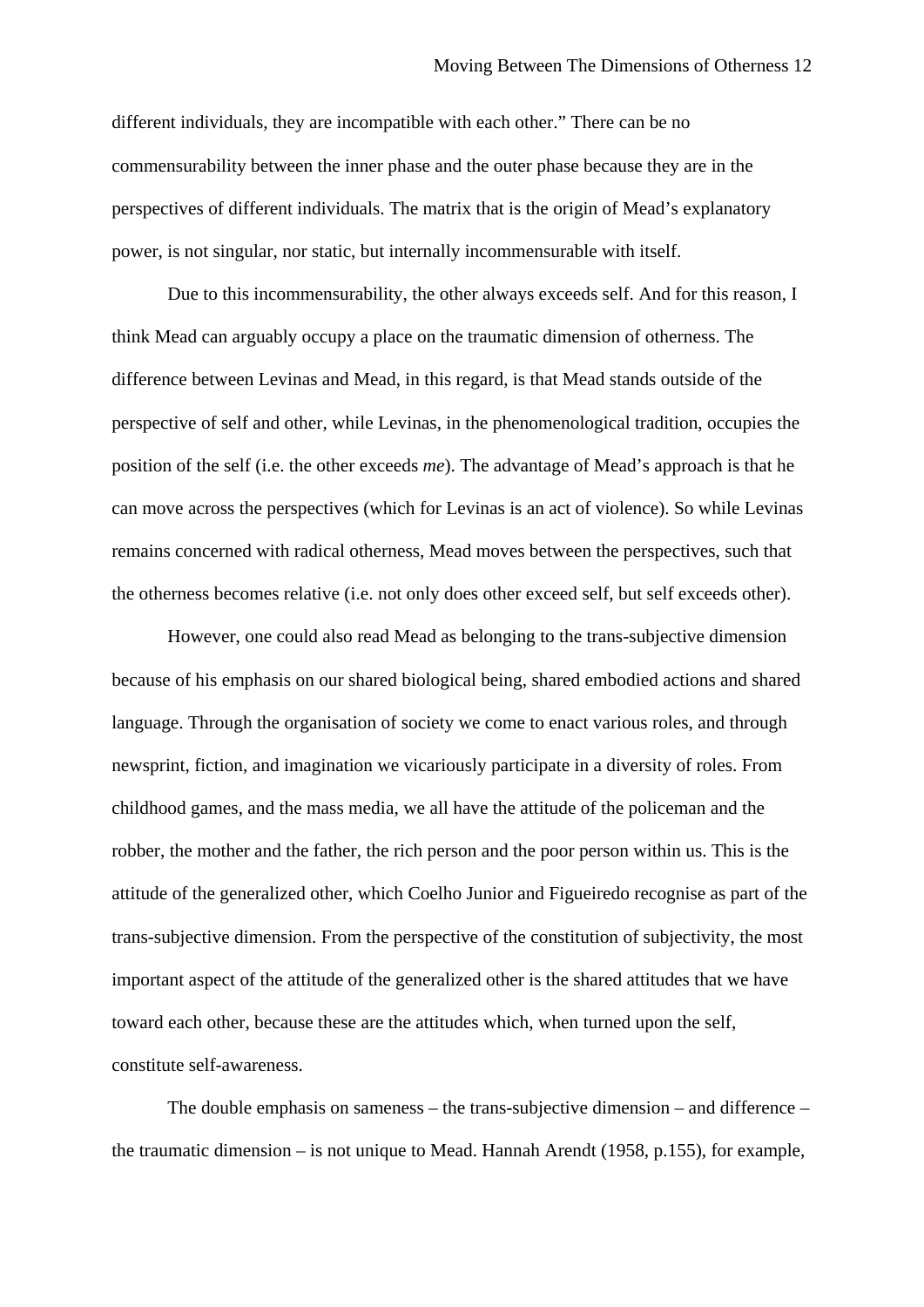wrote that, if people were not different they would have nothing to say to each other, and if they were not the same they could not understand each other. The question is, what is the precise dynamic between these poles?

The other does, as Levinas so eloquently argues, exceed self. But we can make a more specific statement than this. Taking up the perspective of the other, looking back toward self, there is a part of this excess that concerns self – in regard to certain things, the other knows more about self than does self. This is what Goffman (1959, p.14) refers to as the expression an actor "gives off" (e.g. visual appearance), as opposed to "gives" (e.g. speech), what Bakhtin (1923/1990, p.22) refers to as "excess" (e.g. the other sees the back of my head), and what Farr (1996, p.79), writing from the reverse perspective, refers to as a "blind spot." The point is that, because the act crosses two perspectives, the actor has privileged access to the inner phase, while the observer has privileged access to the outer phase. I am interested in the outer phase, and will call the specific excess that the other has over self, *surplus*. Behaviours of self like blushing, slips of the tongue and appearance comprise some of the everyday surplus that the other has over self. In academia, commentaries are attempts to cultivate and return a surplus.

According to Mead, for non-symbolic animals the other is everything – in the environment of such animals the other looms large, but there is no self to be found. Amongst such animals, each animal has an unshared surplus over the other animals. The defining feature of humans is that this surplus has become shared (i.e. we know who we are to each other). Humans are able to share their surplus in so far as each human has, within their social attitudes, the attitudes of others – the attitude of the generalised other. In regard to the constitution of subjectivity, the question is how these social responses, which are already shared (but orient to others), come to turn inwards so that the surplus that self has held over others in certain roles, can, when self is in the complementary role, be held over self. For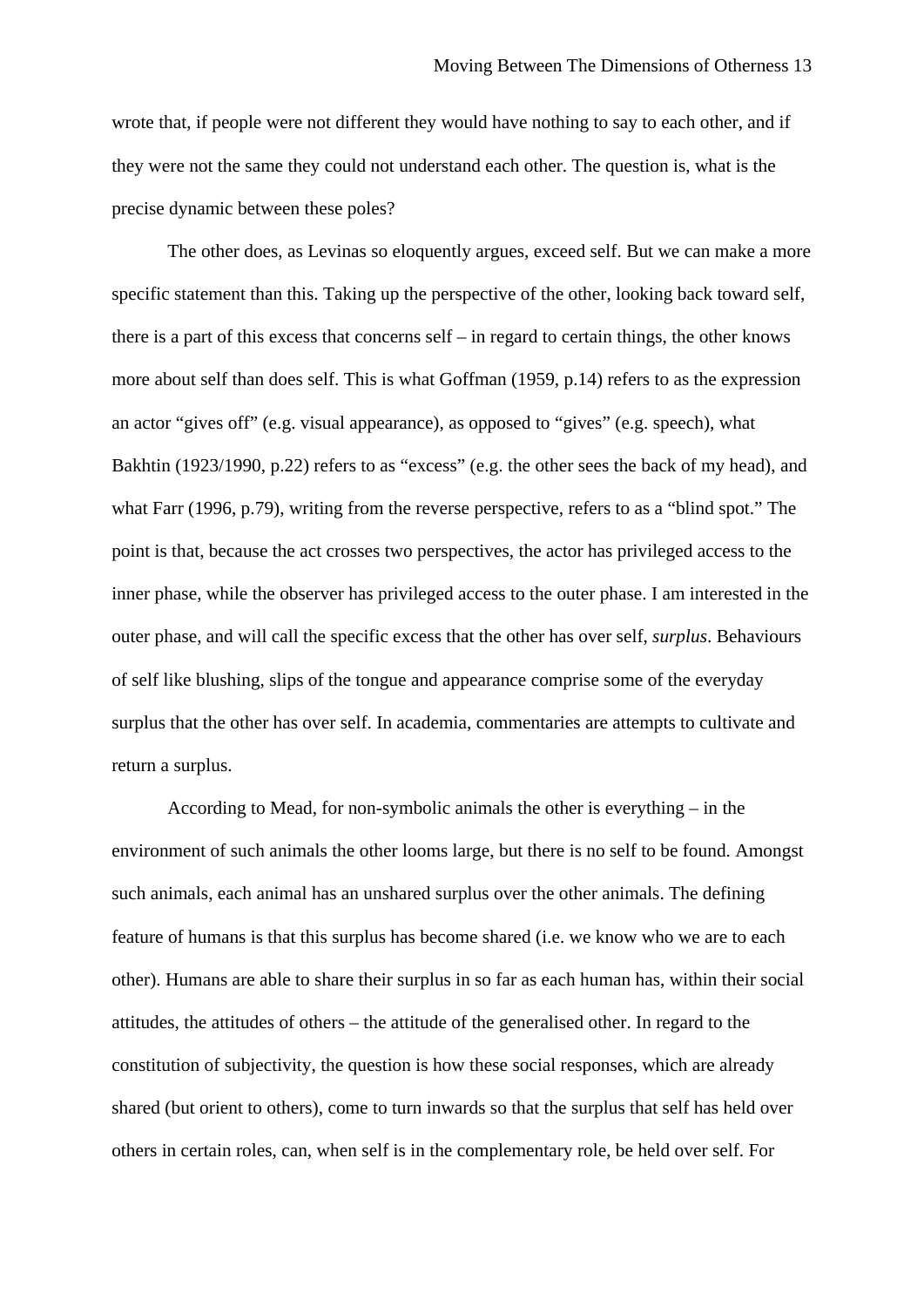Mead, this occurs via the coordination offered by language (see, Dodds, Lawrence, & Valsiner, 1997).

Through language, as manifest in shared activity, fiction and imagination, the surplus of the other is paired with the responses of self over which the surplus arises, such that self can experience a double attitude, the attitude of the actor, and the attitude that is the observer's surplus, simultaneously. The simultaneous experience of these two incommensurable perspectives on the same act, so that it is experienced from both the inside and the outside, is reflective consciousness. Such reflective consciousness forms a new matrix for action, and possibly a new dimension of otherness, namely, being other to oneself. If this ability for self-mediation is what is meant by subjectivity, then, from the perspective developed here, it is the return of the surplus of the other to self that has grown into subjectivity.

I have emphasised the idea of surplus because it moves across the space between the dimensions that Coelho Junior and Figueiredo propose. It is unclear whether the surplus belongs to radical otherness, to interpersonal interaction, to trans-subjective or even to the intrapsychic. As we saw with Rommetveit and object relations theory, the danger is that conceptualising the literature on intersubjectivity according to the four dimensions may in fact dualise theoretical traditions, and obscure their respective attempts to theorise the dynamics between the dimensions. Rather than transposing the logic of supplementarity from binary pairs up, so that it operates *between* whole theoretical traditions, I have tried to point out some places where the movement between these binaries is theorised *within* the theoretical traditions. Surplus arises from the excess of the other, from beyond self, and constitutes subjectivity by supplementing action towards the world with action towards oneself acting towards the world.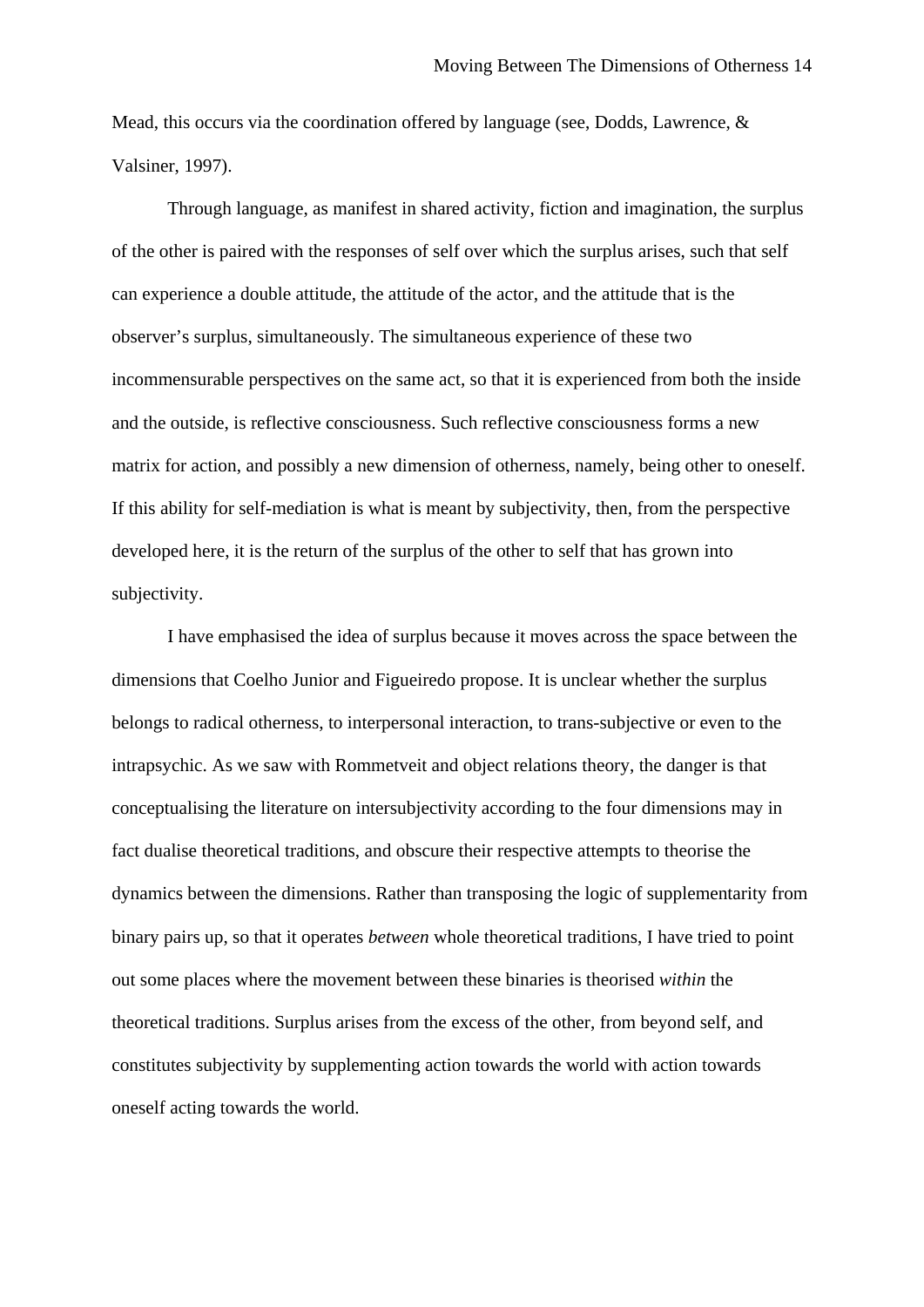#### Acknowledgements

I would like to acknowledge the intellectual support of Gerard Duveen, Evin O'Riordain, and Tania Zittoun, and the financial support of an Economic and Social Research Council postgraduate research studentship and a Peterhouse research studentship.

#### References

Arendt, H. (1958). *The human condition*. Chicago: University of Chicago Press.

- Bakhtin, M. M. (1923/1990). Author and hero in aesthetic activity (V. Liapunov, Trans.). In M. Holquist & V. Liapunov (Eds.), *Art and answerability: Early philosophical essays by M. M. Bakhtin*. Austin, Texas: University of Texas Press.
- Berger, P., & Luckmann, T. (1966). *The social construction of reality: A treatise in the sociology of knowledge*. London: Penguin.
- Coelho Junior, N. E., & Figueiredo, L. C. (2003). Patterns of intersubjectivity in the constitution of subjectivity: Dimensions of otherness. *Culture & Psychology*.
- Crossley, N. (1996). *Intersubjectivity: The fabric of social becoming*. London: Sage Publications Ltd.
- Derrida, J. (1967/1974). *Of grammatology* (G. C. Spivak, Trans.). Baltimore: The Johns Hopkins University Press.
- Dodds, A. E., Lawrence, J. A., & Valsiner, J. (1997). The personal and the social: Mead's theory of the 'generalized other'. *Theory & Psychology, 7(4)*, 483-503.

Farr, R. M. (1996). *The roots of modern social psychology: 1874-1954*. Oxford: Blackwell.

- Goffman, E. (1956). Embarrassment and social organization. *American Journal of Sociology, 62*(3), 264-271.
- Goffman, E. (1959). *The presentation of self in everyday life*. London: Penguin.
- Green, A. (2000). The intrapsychic and intersubjective in psychoanalysis. *Psychoanalytic Quarterly, LXIX*, 1-39.